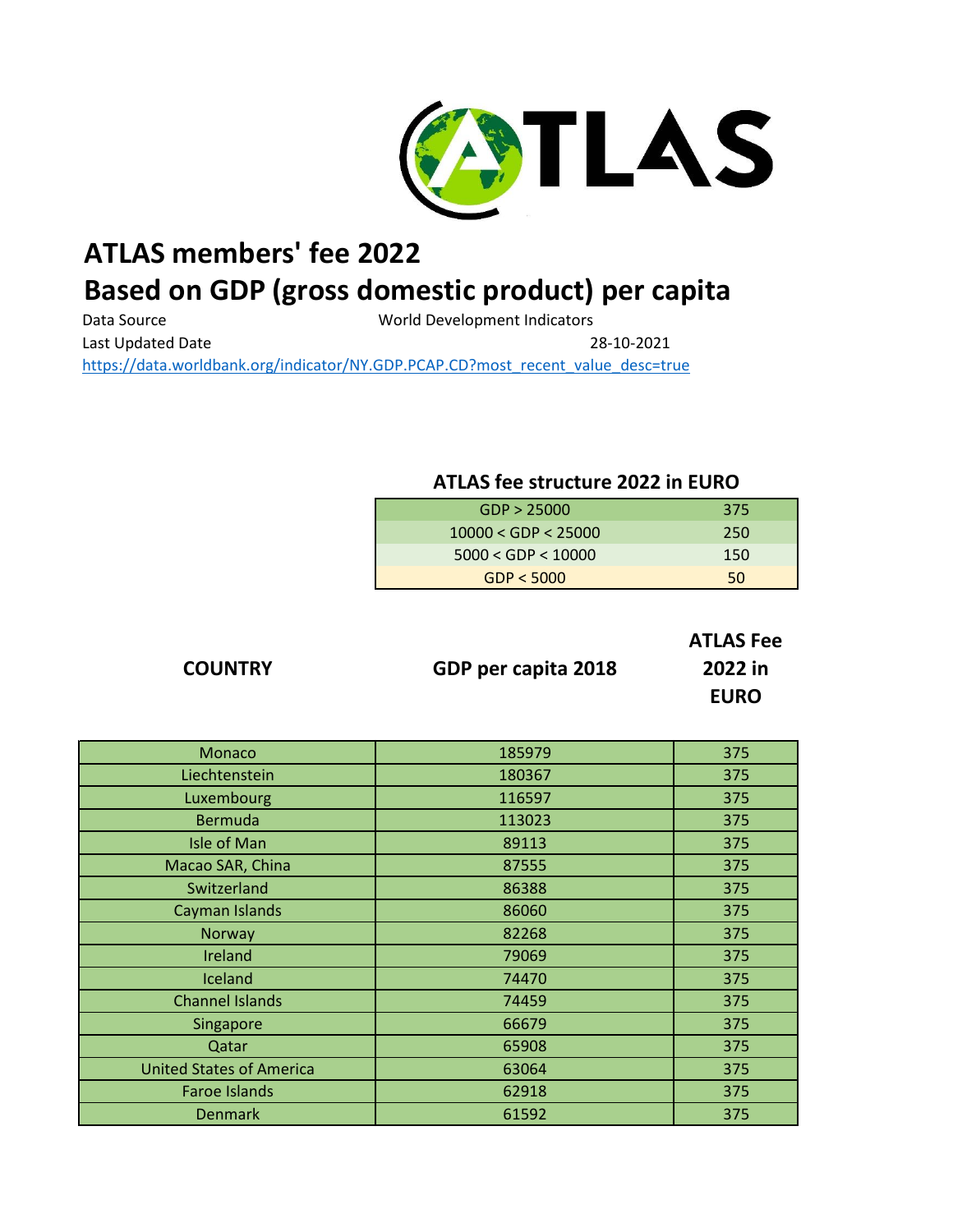| Australia                       | 57355 | 375 |
|---------------------------------|-------|-----|
| Sweden                          | 54589 | 375 |
| Greenland                       | 54471 | 375 |
| Netherlands                     | 53019 | 375 |
| Austria                         | 51453 | 375 |
| Finland                         | 49964 | 375 |
| <b>San Marino</b>               | 48997 | 375 |
| Hong Kong SAR, China            | 48543 | 375 |
| Germany                         | 47950 | 375 |
| <b>Belgium</b>                  | 47555 | 375 |
| Canada                          | 46455 | 375 |
| <b>United Arab Emirates</b>     | 43839 | 375 |
| <b>New Zealand</b>              | 43306 | 375 |
| <b>United Kingdom</b>           | 42993 | 375 |
| Andorra                         | 41792 | 375 |
| <b>Israel</b>                   | 41705 | 375 |
| France                          | 41572 | 375 |
| Japan                           | 39808 | 375 |
| Virgin Islands (U.S.)           | 37233 | 375 |
| Guam                            | 36502 | 375 |
| Italy                           | 34609 | 375 |
| Bahamas, The                    | 33768 | 375 |
| Korea, Rep.                     | 33423 | 375 |
| <b>Kuwait</b>                   | 33399 | 375 |
| <b>Brunei Darussalam</b>        | 31628 | 375 |
| <b>Puerto Rico</b>              | 31605 | 375 |
| Malta                           | 30672 | 375 |
| Spain                           | 30350 | 375 |
| Aruba                           | 30253 | 375 |
| <b>Turks and Caicos Islands</b> | 29553 | 375 |
| Sint Maarten (Dutch part)       | 29160 | 375 |
| Cyprus                          | 29089 | 375 |
| Slovenia                        | 26104 | 375 |
| <b>Bahrain</b>                  | 23991 | 250 |
| Portugal                        | 23551 | 250 |
| <b>Czech Republic</b>           | 23420 | 250 |
| Saudi Arabia                    | 23337 | 250 |
| Estonia                         | 23052 | 250 |
| <b>Northern Mariana Islands</b> | 22887 | 250 |
| Greece                          | 19766 | 250 |
| Curacao                         | 19631 | 250 |
| <b>Slovak Republic</b>          | 19365 | 250 |
| St. Kitts and Nevis             | 19277 | 250 |
| Lithuania                       | 19167 | 250 |
| Uruguay                         | 18704 | 250 |
| Latvia                          | 17850 | 250 |
| <b>Barbados</b>                 | 17745 | 250 |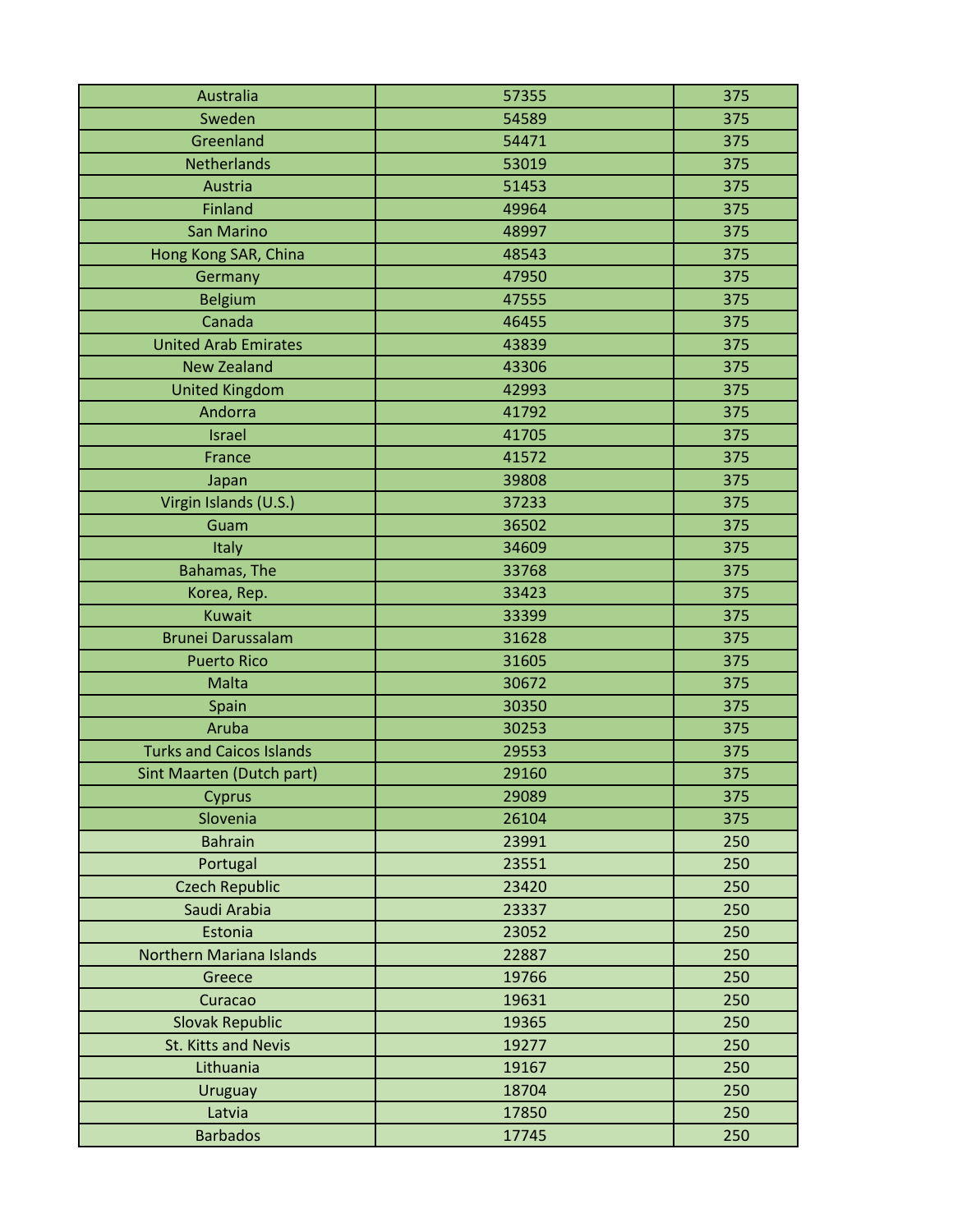| <b>Trinidad and Tobago</b>     | 17038 | 250 |
|--------------------------------|-------|-----|
| Antigua and Barbuda            | 16673 | 250 |
| Oman                           | 16521 | 250 |
| Hungary                        | 16411 | 250 |
| Seychelles                     | 16391 | 250 |
| Venezuela, RB                  | 16056 | 250 |
| Chile                          | 15888 | 250 |
| Palau                          | 15657 | 250 |
| Panama                         | 15545 | 250 |
| Poland                         | 15468 | 250 |
| Croatia                        | 15014 | 250 |
| French Polynesia               | 14324 | 250 |
| <b>Small states</b>            | 13038 | 250 |
| <b>New Caledonia</b>           | 12580 | 250 |
| <b>Costa Rica</b>              | 12469 | 250 |
| Romania                        | 12399 | 250 |
| Argentina                      | 11633 | 250 |
| <b>Nauru</b>                   | 11615 | 250 |
| <b>American Samoa</b>          | 11558 | 250 |
| Malaysia                       | 11378 | 250 |
| St. Lucia                      | 11358 | 250 |
| <b>Russian Federation</b>      | 11287 | 250 |
| <b>Mauritius</b>               | 11208 | 250 |
| Grenada                        | 10486 | 250 |
| <b>Maldives</b>                | 10277 | 250 |
| <b>Equatorial Guinea</b>       | 10006 | 250 |
| China                          | 9977  | 150 |
| Kazakhstan                     | 9813  | 150 |
| <b>Mexico</b>                  | 9687  | 150 |
| Turkey                         | 9453  | 150 |
| <b>Bulgaria</b>                | 9428  | 150 |
| <b>Brazil</b>                  | 9151  | 150 |
| Montenegro                     | 8850  | 150 |
| Cuba                           | 8824  | 150 |
| <b>Botswana</b>                | 8280  | 150 |
| <b>Dominican Republic</b>      | 8051  | 150 |
| Lebanon                        | 8013  | 150 |
| Gabon                          | 7957  | 150 |
| Libya                          | 7877  | 150 |
| Dominica                       | 7694  | 150 |
| St. Vincent and the Grenadines | 7361  | 150 |
| Thailand                       | 7297  | 150 |
| Serbia                         | 7252  | 150 |
| Turkmenistan                   | 6967  | 150 |
| Peru                           | 6958  | 150 |
| Suriname                       | 6938  | 150 |
| Colombia                       | 6730  | 150 |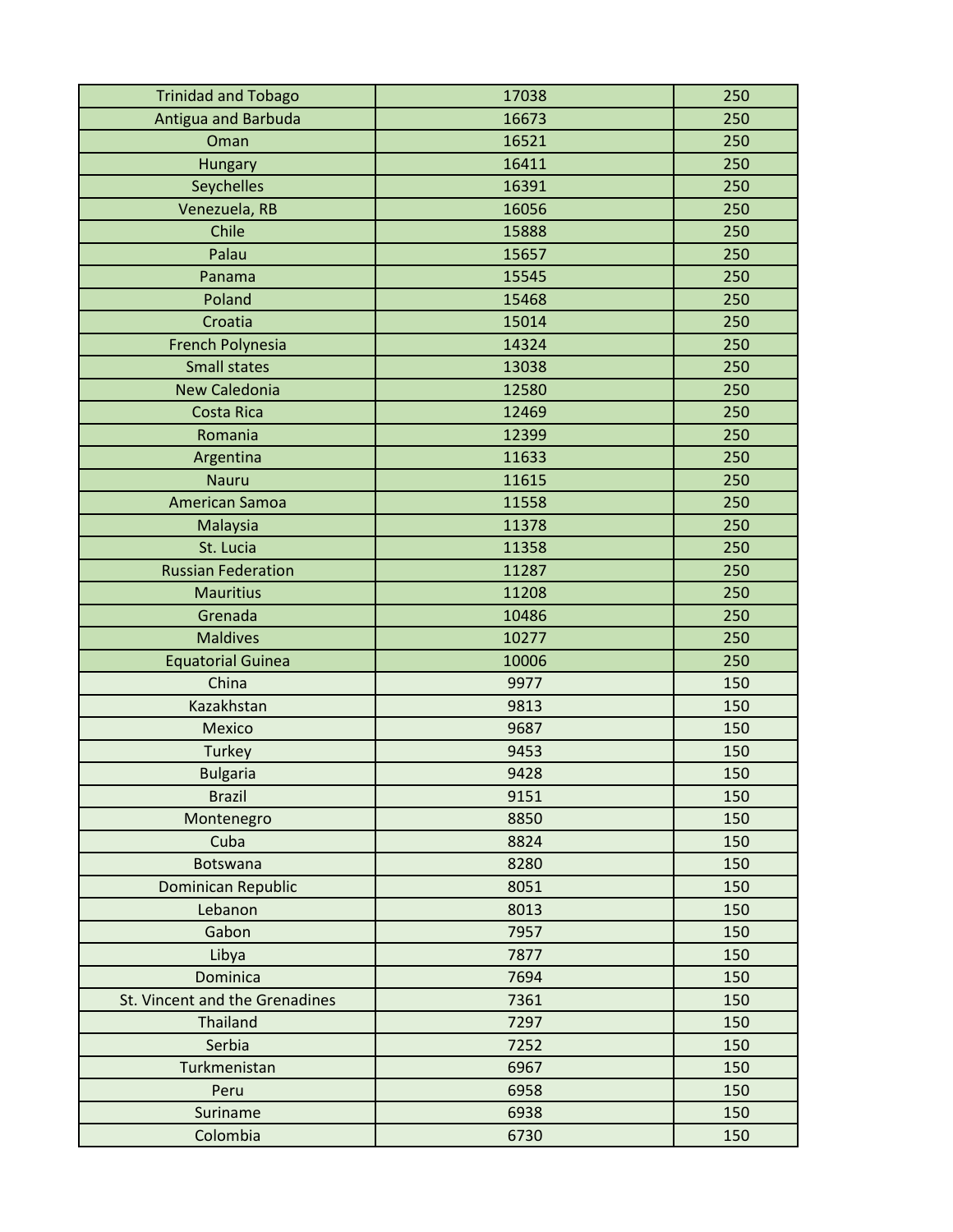| Arab World                    | 6402 | 150 |
|-------------------------------|------|-----|
| South Africa                  | 6373 | 150 |
| <b>Belarus</b>                | 6330 | 150 |
| Fiji                          | 6317 | 150 |
| Ecuador                       | 6296 | 150 |
| Guyana                        | 6146 | 150 |
| North Macedonia               | 6087 | 150 |
| <b>Bosnia and Herzegovina</b> | 6072 | 150 |
| Paraguay                      | 5783 | 150 |
| Namibia                       | 5588 | 150 |
| Iraq                          | 5523 | 150 |
| Jamaica                       | 5360 | 150 |
| Albania                       | 5284 | 150 |
| <b>Belize</b>                 | 5001 | 150 |
| <b>Tonga</b>                  | 4741 | 50  |
| Azerbaijan                    | 4740 | 50  |
| Georgia                       | 4723 | 50  |
| Guatemala                     | 4478 | 50  |
| Kosovo                        | 4420 | 50  |
| Jordan                        | 4308 | 50  |
| Moldova                       | 4230 | 50  |
| Armenia                       | 4221 | 50  |
| Samoa                         | 4189 | 50  |
| Algeria                       | 4154 | 50  |
| Mongolia                      | 4135 | 50  |
| Eswatini                      | 4106 | 50  |
| Sri Lanka                     | 4059 | 50  |
| <b>El Salvador</b>            | 4053 | 50  |
| Indonesia                     | 3894 | 50  |
| <b>Marshall Islands</b>       | 3794 | 50  |
| <b>Tuvalu</b>                 | 3702 | 50  |
| <b>Cabo Verde</b>             | 3617 | 50  |
| Iran, Islamic Rep.            | 3598 | 50  |
| Micronesia, Fed. Sts.         | 3568 | 50  |
| <b>West Bank and Gaza</b>     | 3562 | 50  |
| <b>Bolivia</b>                | 3549 | 50  |
| <b>Tunisia</b>                | 3439 | 50  |
| Angola                        | 3290 | 50  |
| <b>Philippines</b>            | 3252 | 50  |
| <b>Bhutan</b>                 | 3243 | 50  |
| Morocco                       | 3227 | 50  |
| Djibouti                      | 3142 | 50  |
| Vanuatu                       | 3125 | 50  |
| <b>Ukraine</b>                | 3097 | 50  |
| <b>Papua New Guinea</b>       | 2801 | 50  |
| Congo, Rep.                   | 2601 | 50  |
| Vietnam                       | 2566 | 50  |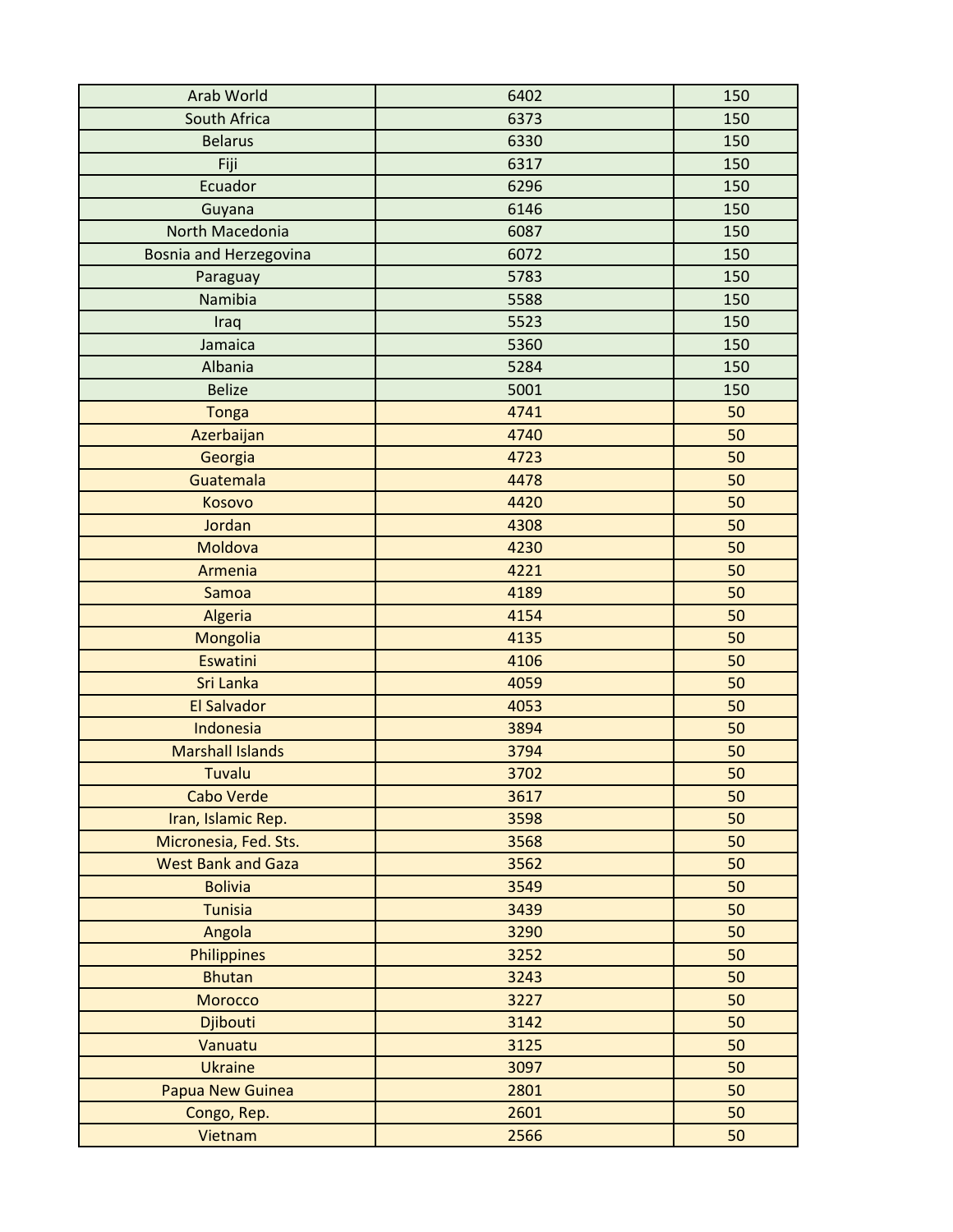| Lao PDR                     | 2542 | 50 |
|-----------------------------|------|----|
| Egypt, Arab Rep.            | 2537 | 50 |
| <b>Honduras</b>             | 2510 | 50 |
| Solomon Islands             | 2412 | 50 |
| Cote d'Ivoire               | 2314 | 50 |
| Ghana                       | 2194 | 50 |
| <b>Syrian Arab Republic</b> | 2033 | 50 |
| Nigeria                     | 2028 | 50 |
| Nicaragua                   | 2015 | 50 |
| India                       | 1997 | 50 |
| Sao Tome and Principe       | 1954 | 50 |
| Kenya                       | 1708 | 50 |
| Kiribati                    | 1698 | 50 |
| <b>Bangladesh</b>           | 1698 | 50 |
| <b>Mauritania</b>           | 1601 | 50 |
| Cameroon                    | 1534 | 50 |
| <b>Uzbekistan</b>           | 1529 | 50 |
| Zambia                      | 1516 | 50 |
| Cambodia                    | 1512 | 50 |
| Pakistan                    | 1482 | 50 |
| Senegal                     | 1458 | 50 |
| <b>Haiti</b>                | 1435 | 50 |
| <b>Comoros</b>              | 1416 | 50 |
| Zimbabwe                    | 1352 | 50 |
| <b>Kyrgyz Republic</b>      | 1308 | 50 |
| <b>Myanmar</b>              | 1279 | 50 |
| <b>Benin</b>                | 1241 | 50 |
| <b>Timor-Leste</b>          | 1230 | 50 |
| Lesotho                     | 1192 | 50 |
| <b>Nepal</b>                | 1179 | 50 |
| <b>South Sudan</b>          | 1120 | 50 |
| <b>Tanzania</b>             | 1043 | 50 |
| <b>Guinea</b>               | 955  | 50 |
| <b>Togo</b>                 | 902  | 50 |
| Mali                        | 895  | 50 |
| Tajikistan                  | 853  | 50 |
| Sudan                       | 826  | 50 |
| Yemen, Rep.                 | 824  | 50 |
| <b>Burkina Faso</b>         | 813  | 50 |
| Guinea-Bissau               | 803  | 50 |
| Rwanda                      | 784  | 50 |
| Ethiopia                    | 772  | 50 |
| Uganda                      | 770  | 50 |
| Gambia, The                 | 733  | 50 |
| Chad                        | 726  | 50 |
| Liberia                     | 677  | 50 |
| <b>Eritrea</b>              | 643  | 50 |